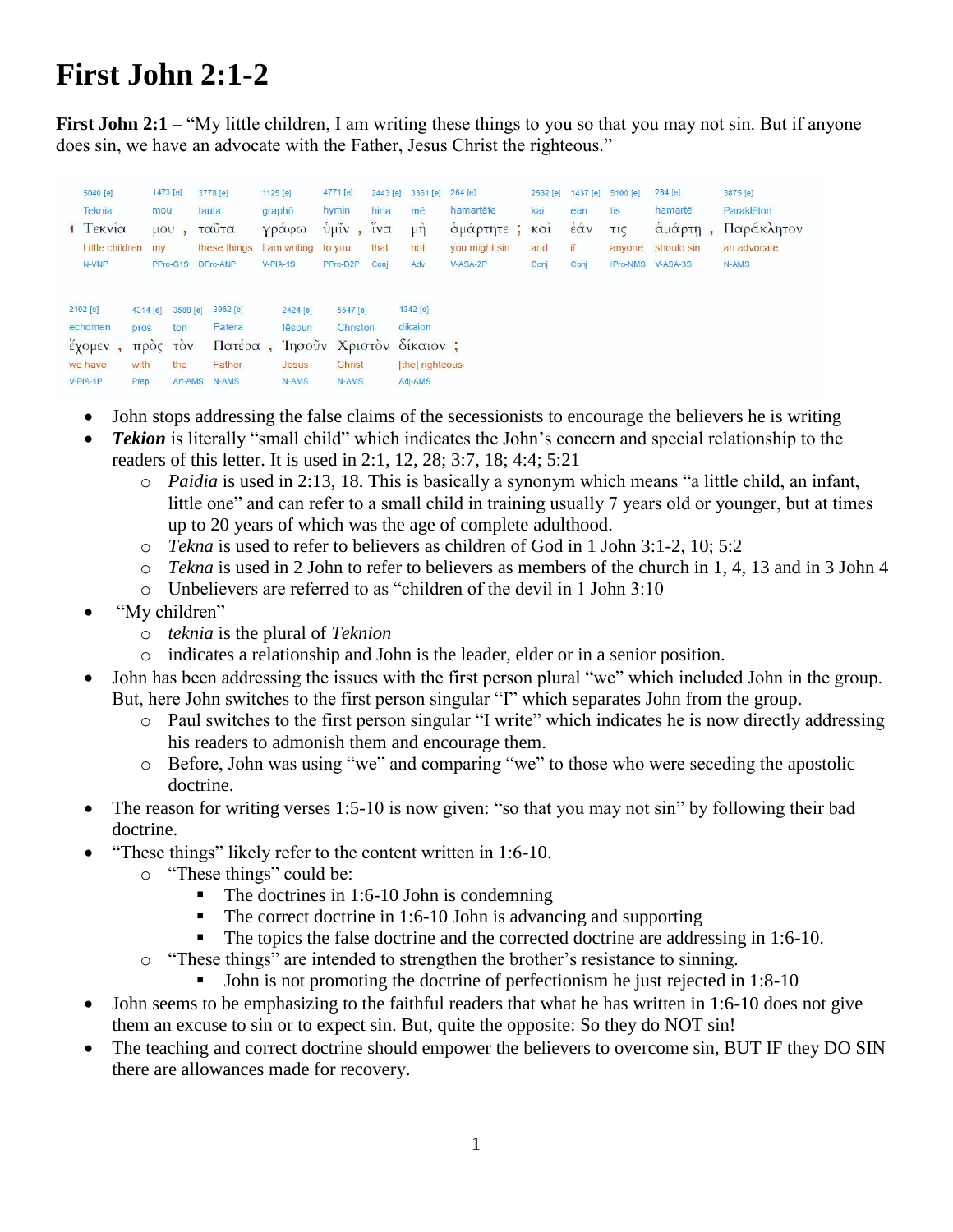- *Kai*, the conjunction could (should) be translated "and" instead of "but" addresses those believers who may have fallen into false doctrine: Jesus is still there as their advocate even in the midst of doctrinal failure.
- $\bullet$  It is as if the first half of 2:1 was a parenthesis explaining to the believers that this theological discussion about sin is not a justification for sin.
	- o John will return to the false teacher's and their statements in 2:3

The second half of 2:1 is a conditional sentence

- "One who speaks…in our defense" is the translation of one single Greek word: *parakletos*
- *Parakletos*
	- o Only here in First John clearly referring to Jesus Christ in heaven
	- o 4x in the Gospel of John clearly referring to the Holy Spirit:
		- testify in favor of Jesus against the *kosmos*
		- an advocate for Jesus in John 16:7-11
	- o Nowhere else in the NT
	- o Never in the LXX (Septuagint)
	- o A study of the word *parakletos* as used in secular Greek writing from 400 BC-300 AD concluded that:
		- *parakletos* was a word with a general meaning in common use
		- parakletos could be used in a technical legal sense
			- when *parakletos* was used in the legal sense it was a supporter or a sponsor.
			- Philo records a situation where a person had displeased the emperor and thus he needed a *parakletos* (sponsor) to propitiate him.
- "with the Father" the *parakletos* is "with the Father" which is:
	- o Where the **Word** was in the beginning in John 1:1-2 "In the beginning was the Word, and the Word was with God...He was with God in the beginning."
	- o Where **eternal life** is in First John 1:2 "we proclaim to you the eternal life, which was with the Father and has appeared to us."
- Jesus Christ "the righteous One"
	- o Dikaios is "righteous"
	- o Dikaios used 4x in First John to refer to righteous behavior
		- $1:9$
		- $-2:29$
		- $-3:7$
		- $-3:12$
	- o Jesus, the One who behaved/acted/lived in perfect righteousness is with God as our advocate when we do not behave/act/live in righteousness.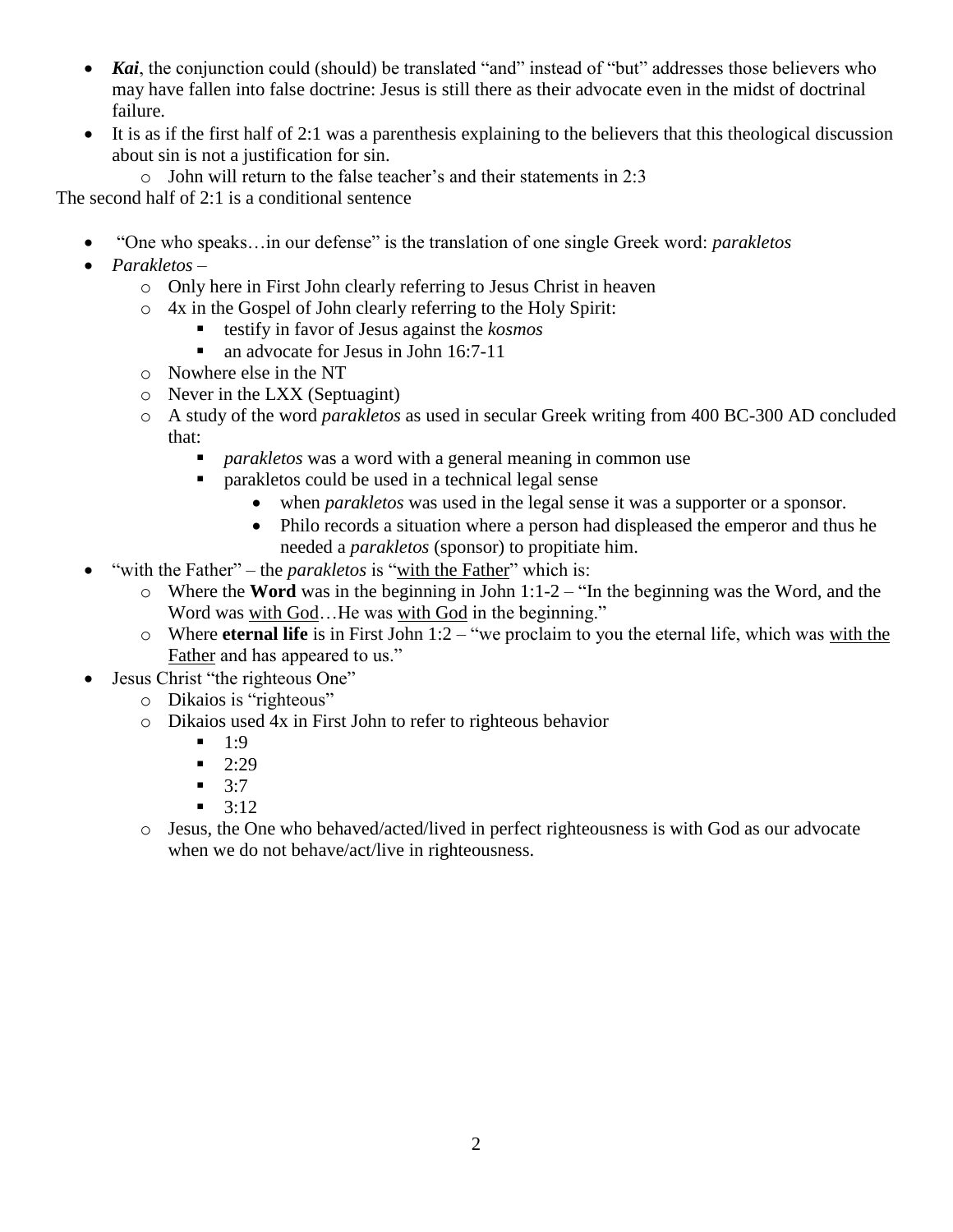**First John 2:2** – "He is the propitiation for our sins, and not for ours only but also for the sins of the whole world."

|              | 2532 [e] 846 [e]                |                                         | 2434 [e]<br>1510 [e]                                       |                                          | 4012 [e]                                        | 3588 [e]   | 266 [e]   | 1473 [e]       | 3756 [e] | 4012 [e]              | 3588 [e] 2251 [e] |           | 1161 [e] 3440 [e] |                         | 235 [e] |      |
|--------------|---------------------------------|-----------------------------------------|------------------------------------------------------------|------------------------------------------|-------------------------------------------------|------------|-----------|----------------|----------|-----------------------|-------------------|-----------|-------------------|-------------------------|---------|------|
| kai<br>autos |                                 |                                         | hilasmos                                                   | estin                                    | peri                                            | tōn        | hamartion | hēmōn          | ou       | peri                  | tōn               | hēmeterōn | de                | monon                   | alla    |      |
|              | 2 K <sub>α1</sub>               | αὐτὸς<br>he<br>PPro-NM3S                |                                                            | ίλασμός                                  |                                                 | εστιν περι | τῶν       | άμαρτιῶν ήμῶν; |          | $\overrightarrow{ov}$ | περί              | τῶν       | ήμετέρων          | $\delta \dot{\epsilon}$ | μόνον   | άλλά |
|              | and                             |                                         |                                                            | [the] propitiation is                    |                                                 | for        | the       | sins           | of us    | not                   | for               | the       | of ours           | but                     | only    | but  |
|              | Conj                            |                                         |                                                            | N-NMS                                    | V-PIA-3S                                        | Prep       | Art-GFP   | N-GFP          | PPro-G1P | Adv                   | Prep              | Art-GFP   | PPro-GF1P         | Conj                    | Adv     | Conj |
| kai          | 2532 [e]<br>καì<br>also<br>Conj | 4012 [e]<br>peri<br>περι<br>for<br>Prep | 3650 [e]<br>holou<br>$\delta \lambda$ ou<br>all<br>Adj-GMS | 3588 [e]<br>tou<br>τοũ<br>the<br>Art-GMS | 2889 [e]<br>kosmou<br>KOOHOU.<br>world<br>N-GMS |            |           |                |          |                       |                   |           |                   |                         |         |      |

In 2:1 Jesus is the advocate or the legal representative in the court of heaven before God. But, in 2:2 Jesus becomes the sacrificing priest in the temple before God.

- "atoning sacrifice" is from the Greek *hilasmos*.
- Two words could be used to translate hilasmos:
	- o Expiation removal of guilt and the purifying of the sinner
	- o Propitiation appeasing of God's anger towards sinners
- Defining *hilasmos*:
	- o 2x in the New Testament:
		- $\blacksquare$  First John 2:2
		- First John 4:10 God the Father was the one who sent Jesus to be the atoning sacrifice (*hilasmos*) for us because he loved us.
	- o 6x in the LXX
		- Lev.  $25:9$  removal of guilt for sin by sacrifice. Refers to the Day of Atonement.
		- Num. 5:8 removal of guilt for sin by sacrifice. Refers to the ram that the people used to make atonement.
		- Ps. 130:4 removal of guilt for sin. Refers to God not keeping a record of sin, but instead forgives his people.
		- Ezekiel  $44:27$  removal of guilt for sin by sacrifice. Refers to the sin offering made by the priest for his own sin.
		- Amos  $8:14$  strange verse referring to those who swear by the "shame" of Samaria
- It is best to include both the concept of "expiation" and "propitiation" in the translation of *hilasmos*. Because, both the cleansing/forgiving of the believer/sinner and the turning away of God's anger is in mind.
- Propitiation must be in the context because Jesus is in the presence of God as our advocate!
- But, expiation must be in the context because First John 4:10 says that it was God the Father who sent his Son to be the *hilasmos* (atoning sacrifice)

"The whole world"

- "world" is *kosmos*
- Used 23x in First John
	- o Natural world
	- $\circ$  Location as in in the world
	- o "Worldly" values that are subpar for godliness and opposed to God
	- o The Unbelieving World who are opposed to God's people and under the power of Satan
- John 1:29 John Baptist said Jesus takes away the sins of the whole world